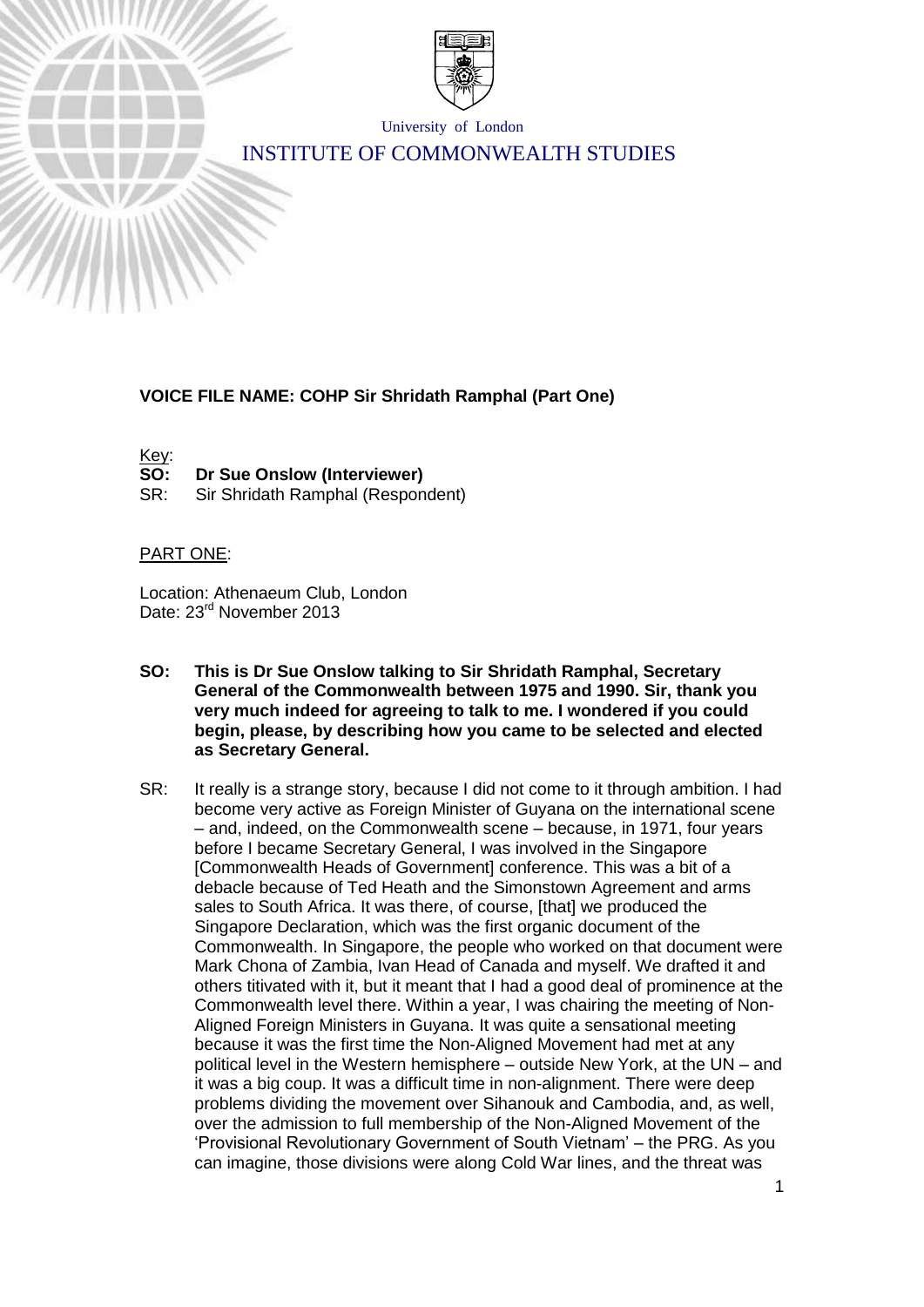that the movement would break up. So, the Foreign Ministers' meeting in Georgetown became absolutely pivotal. I, in the Chair, had the job of steering it out of these murky waters. Well, what can I tell you? It was a success. The Chair was hailed as having been crucial in this.

# **SO: How did you manage that?**

SR: [*Laughter*] With a good deal of footwork and the help of a lot of people, and getting the trust of people. I had, for example, to get the trust of the Algerians and of [Abdelaziz] Bouteflika, in particular. Bouteflika is a fighter. So, when I pleaded with him to follow my strategy of not bringing it to the table, he said, "You're asking me to demobilise? [*Laughter*] My forces are ready!" And I said, "Yes, I am. You have to trust me." Eventually we did by getting Prime Minister Burnham to be in touch with the Prime Minister of Sri Lanka. This was over an issue of the venue of the next meeting, which Mrs Bandaranaike [of Sri Lanka] wanted as a memorial to her assassinated husband, and which Boumediene [of Algeria] wanted as a monument to his leadership of the Non-Aligned Movement. So, we had deep personal problems, but then the movement divided along Cold War alliances.

# **SO: So, there wasn't a Commonwealth group within the NAM?**

SR: No, there wasn't. It had nothing to do with the Commonwealth. What it meant in terms of me and the Commonwealth was that two years later, in 1974, when the issue of a successor to the Secretary General of the Commonwealth arose, my name came to the surface almost automatically – because of these antecedent activities.

# **SO: You'd won your spurs?**

SR: [*Laughter*] I'd won them, but without meaning to. The way it all emerged was that we had a High Commissioner in London called Sir John Carter, and he was an urbane, kindly man – my elder. The High Commissioners began talking among themselves – as they kept tending to do – about the succession. Arnold [Smith] hadn't indicated that he was going for a third term or that he wasn't. I think he was himself thinking about it. But the High Commissioners began to think about this. What happened next was that I got a telephone call from John Carter – I was in Georgetown – saying, "Look, this is what's been happening. The High Commissioners have been talking, your name has popped up, and I am at a loss. I don't know what to say: you've never talked to me about this." He was clearly quite expectant. I was dumbstruck! I said, "Look, I need time; I need to think." He said, "But I have to do something. They're pressing me to find out if you would be willing." And I said, "Well, I can't tell you that I'm willing, but take the temperature on the basis that I might be, without any commitment that I am." He called me back in two days – there are some conversations you remember very vividly – [and] he said, "Minister, you asked me to take the temperature. I've done so. It's a forest fire!"

# **SO: What a wonderful analogy!**

SR: [*Laughter*] And so it just went from that. The next thing was [that] the British Press were saying, "It's a shoe-in for Sonny Ramphal." Arnold went and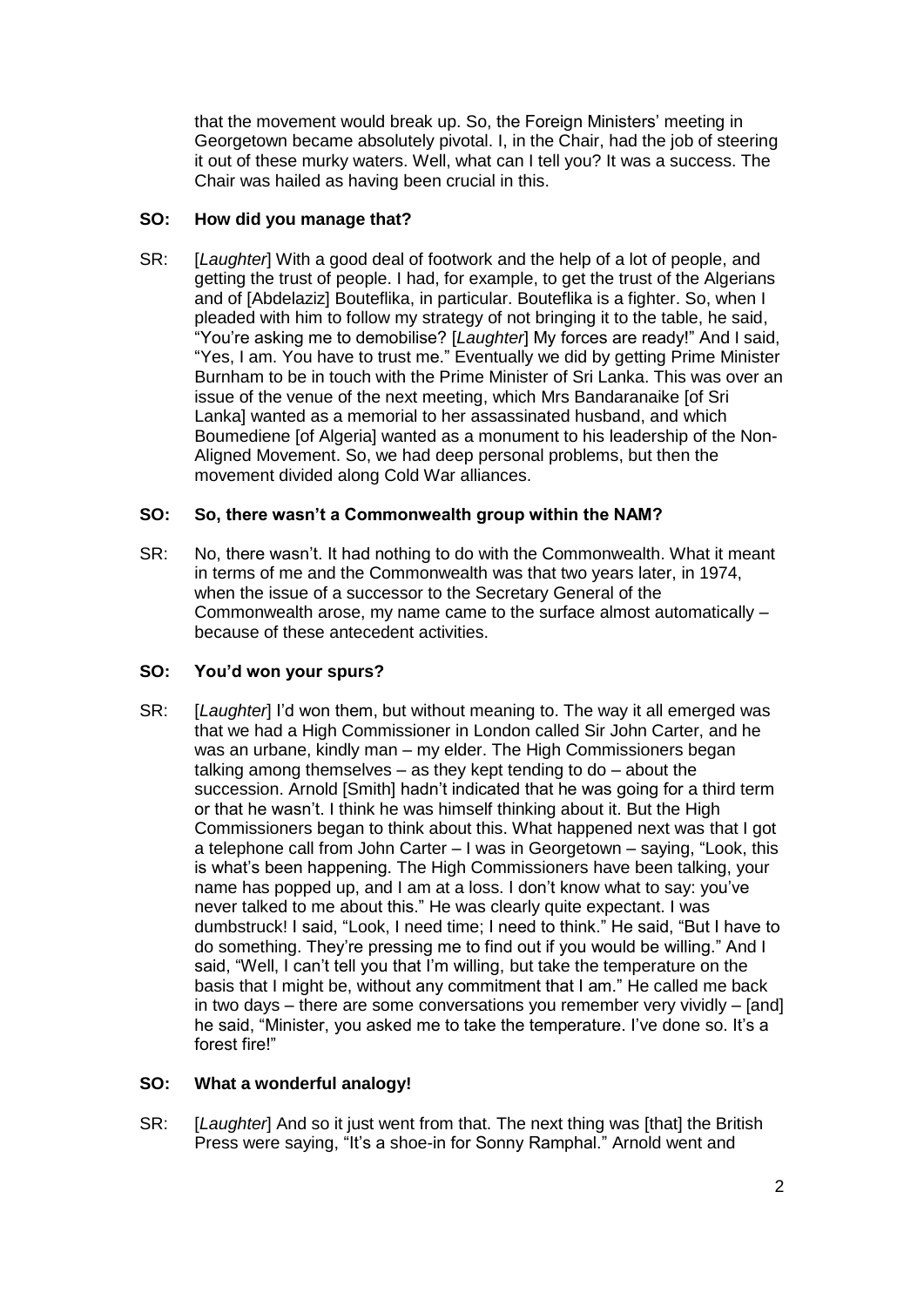talked in Ottawa and came back – he wasn't one hundred percent well – and he said, "I'm not standing."

## **SO: Do you think the Canadians were somewhat nonplussed that, after all, 'their' man was not going to go for that third term?**

SR: I don't think, at that stage, they any longer regarded him as 'their' man. Remember I told you about Ivan Head and Singapore? They felt Canada had done ten years. It was time for a developing country, and they knew Sonny Ramphal by then.

#### **SO: What of India's role? I'm thinking of its leading role in the Non-Aligned Movement, and wonder whether this was of critical importance.**

SR: It was important to me because, as the biggest country in the Commonwealth…were they going to show an interest? In any case, I was sufficiently close to Indira Gandhi in the Non-Aligned Movement [and so could] not do this without talking to her. I talked to her. She was a little uncertain – not about my credentials but about the loss to Non-Alignment. Her line was, "Look, you're doing so well for us as Foreign Minister of Guyana on the world stage. Do you think it's the best thing for you to go [to] this rather old-fashioned institution?"

## **SO: So, she felt it would be very much a demotion for you – that you would be going to a backwater?**

SR: Not so much a demotion for me, but a loss for her – a loss to things that she regarded as more important than the Commonwealth. I said, "Well, you know, I've thought about that but the Commonwealth, after all, is now 80% developing countries. It is what Nehru hoped it would be." I pulled a little at those heart strings [Jawaharlal Nehru was Indira Gandhi's father]. She thought about it and she said, "You know, you may have a point. But if you go there, you've got to shake it up." And those were words that you don't forget.

# **SO: So, where did you have this discussion?**

SR: In Georgetown, prior to the Kingston meeting. "You've got to shake it up."

# **SO: Did you ask for advice from any other key leaders?**

SR: Not really. The Guyanese Prime Minister, Forbes Burnham, then got behind my candidature, as he had to. I couldn't go forward without that. He wrote to all the leaders, but his strengths were with the African leaders: he brought them on board. And they knew me, too, from Non-Alignment. So, I didn't have to do an awful lot of canvassing.

#### **SO: Do you know how the British government felt?**

SR: I don't know. I think – going back to those letters between Harold Wilson and Pierre Trudeau - they felt relaxed. They felt they knew me. They probably didn't approve of a lot of the Non-Aligned stuff. They were not going to oppose a Third World candidate who, they had begun to recognise, had great support.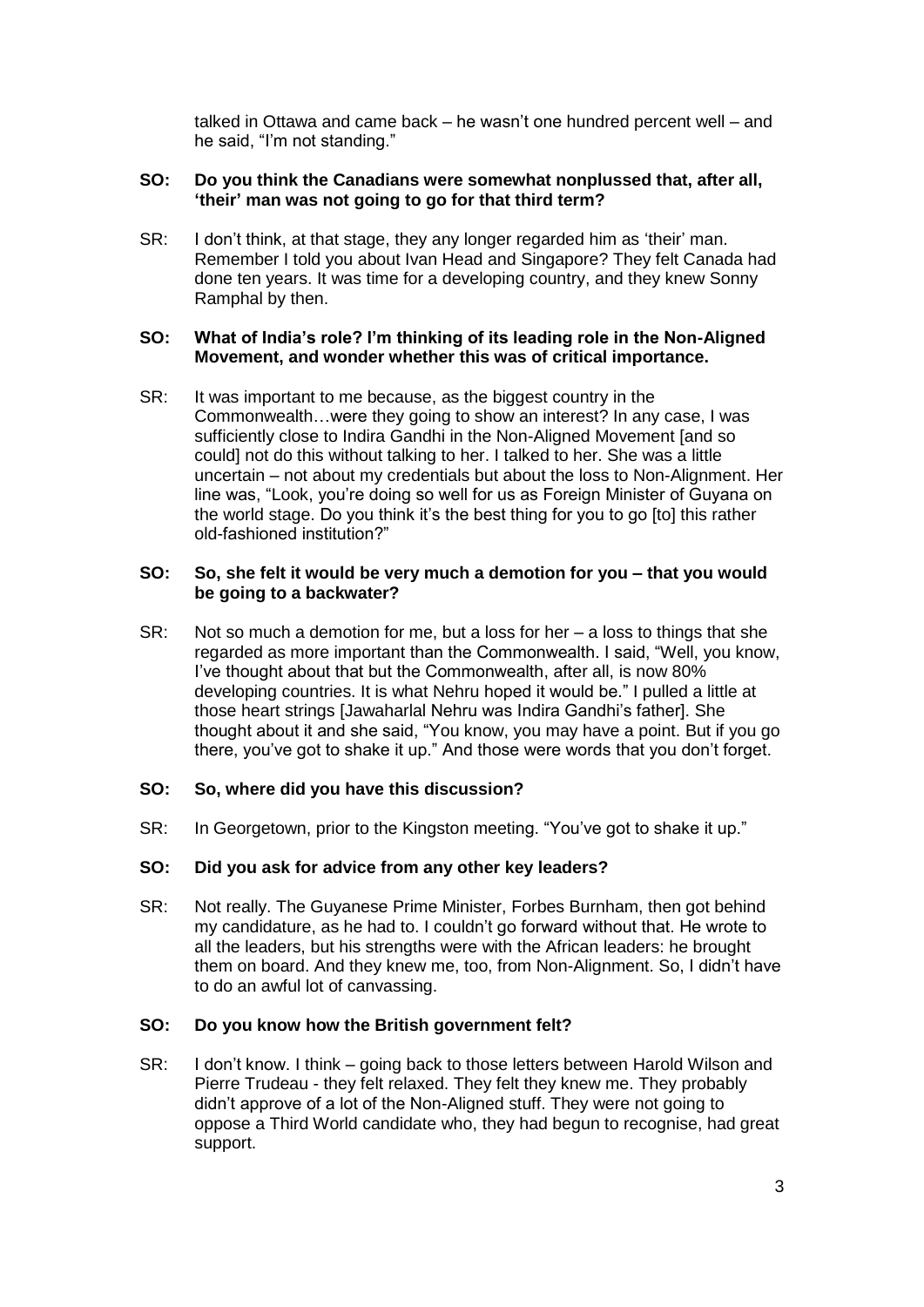# **SO: Was there anyone else in the running before the Kingston CHOGM?**

SR: No, except this little thing on the side about Milton Obote, which I only discovered in the Wilson-Trudeau letters. Idi Amin – who had staged a coup against Obote during the Singapore meeting, in early '74 – floated the idea in a letter to Wilson of his nominating Obote to the soon-to-be-vacant position of Secretary General! [*Laughter*]

# **SO: What a wonderful way to get rid of a political opponent!**

SR: Indeed! And, you know, by then Amin was beginning to show all the signs of being an ogre, but he had access to the British government. I will never forget [that] the first capital Amin visited after the coup was London [and] the first Prime Minister he saw after the coup was Ted Heath. So, there was an access there. At that stage, it was more important to Britain to get rid of Obote – who was a thorn in their side – than face Amin. But, of course, they never really knew how bad Amin was, really, with the Third World.

# **SO: Indeed, a choice between two evils rather than the lesser of two evils.**

SR: Right. So, that was the only other mention. It got nowhere, and it was dropped. There was never a suggestion of Obote even knowing anything about it. No African leaders came up and said, "Vote for Milton Obote!" So, I was elected unopposed, basically, at Kingston. The Kingston CHOGM was Arnold's last meeting.

## **SO: What was the background to that meeting? Obviously there were the formal issues on the agenda, and then there were discussions around the edges.**

- SR: Well, there was a big economic debate. Arnold had developed a very wise system of organising keynote speakers who would lead off the discussion: it was [about] world economic issues, it was at a time of the New International Economic Order (NIEO), it was big stuff at the UN. He chose Harold Wilson to lead off for the developed countries and Forbes Burnham – my Prime Minister – to lead off for the developing countries. So, the meeting got off to a start, if you like, with these very strongly contending views between Burnham and Wilson. Not acrimonious, but good intellectual stuff. That keynote led to the first of my expert groups, because it decided on an expert group on the New International Economic Order. It was chaired by Sir Alister McIntyre and we never looked back.
- **SO: Sir, much of the literature on the Commonwealth – and, indeed, the press headlines of the 1970s and, of course, the 1980s – focuses upon Rhodesia/Zimbabwe and South Africa. Did the Commonwealth under your Secretary Generalship develop a particular approach to how you managed liberation movements such as the Patriotic Front in Rhodesia/Zimbabwe and the ANC in South Africa?**
- SR: It wasn't a big choice for me because I came to the job as Foreign Minister of a country that was leading its region in support of these liberation movements: making contributions to the ANC, publically supporting the Patriotic Front in Rhodesia, leading the anti-apartheid effort on isolating South Africa in sport and sanctions, generally. So, that was my background.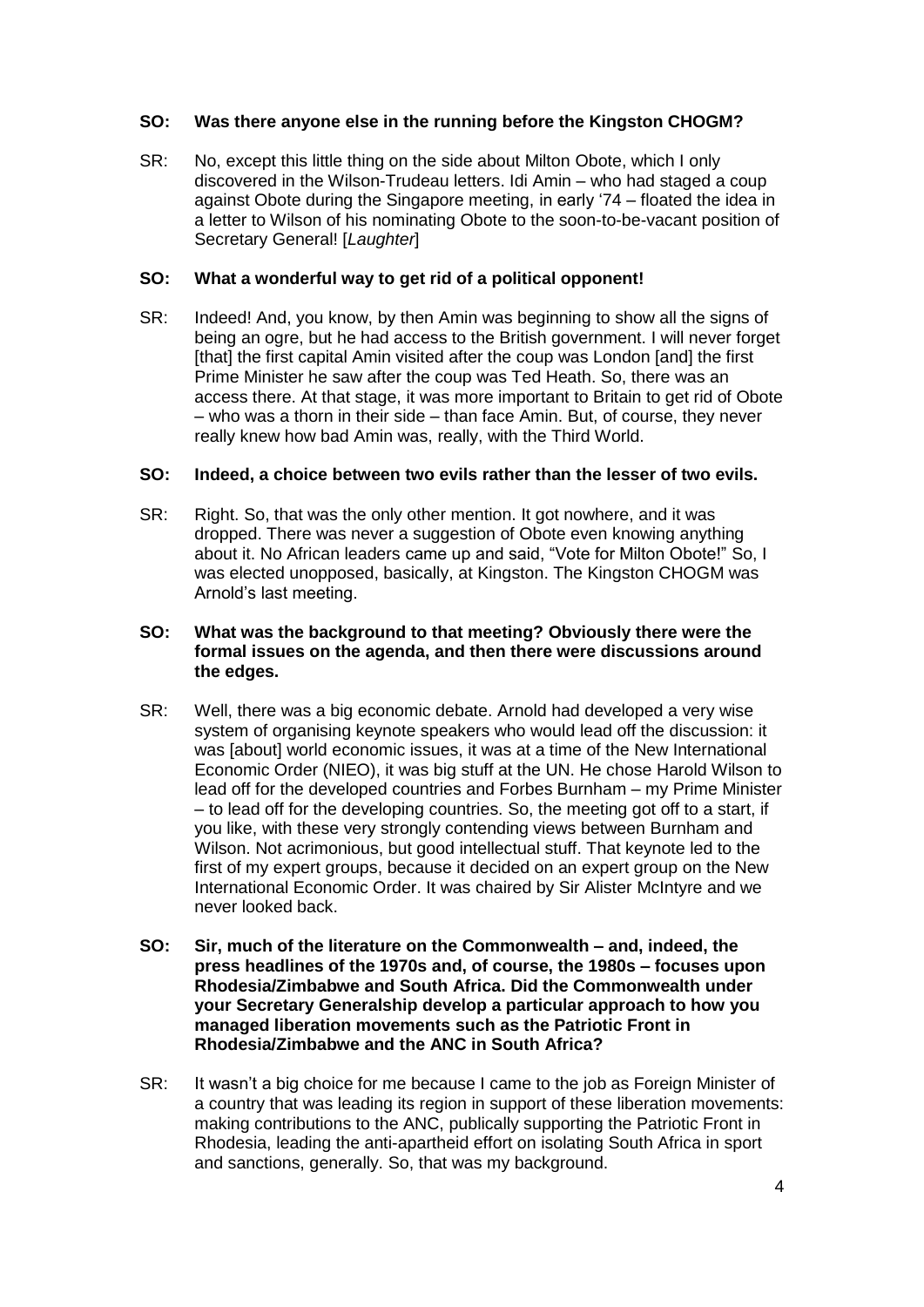- **SO: Specifically, did the Patriotic Front feature in any way at the Kingston meeting in 1975 or at the subsequent London meeting in 1977? Because, obviously, the 1979 Lusaka meeting was about Rhodesia/Zimbabwe…**
- SR: [*Laughter*] It featured at Kingston in an unorthodox way, because Arnold would never have organised – or allowed to be organised – what did, in fact, take place, which was that Michael Manley, who was then striking a very radical pose in Jamaica and in the Third World generally, took it upon himself to invite the 'liberation' leaders Joshua Nkomo, Bishop Muzorewa and Chief Sithole of the early African National Front to be his personal guests in Kingston, on the occasion of the CHOGM meeting. What I'm sure he told them was, "You leave it to me. I'm going to find a way for you to talk to the Heads." Now, this was not on the cards in terms of the agenda, or [for] the Secretariat. But Manley did this. It was a secret – even that they were there was a secret. He told the Heads at an early session that they were there and [that] this would be a great opportunity for the Commonwealth to meet with them quietly – to hear from them. And, of course, it would have been a fantastic opportunity for the 'liberation' leaders.

## **SO: An incomparable opportunity, yes.**

SR: [*Laughter*] They would never even come within touching distance of the non-African membership. Most of the leaders were quite relaxed about that, but Trudeau of Canada was not.

### **SO: In 1975, Harold Wilson was still Prime Minister of the UK. Was he relaxed about that?**

SR: He was quiet, as Britain had been on most of those situations. The whole of the Round Table was quite happy, so he wasn't going to be the one to make the fuss. He would have joined the fuss. The person who did make the fuss was Pierre Trudeau – who was, in other respects, supportive of the Patriotic Front. However, Trudeau was a man of considerable principle. He took objection to being "hijacked", as he described it. He didn't leave the meeting when Michael brought Nkomo and the others in, but he very publicly and deliberately turned his nameplate 'CANADA' upside down and reminded Michael that this was not an official part of the Heads of Government meeting. Yet, he stayed.

# **SO: Did he? So, his demonstration didn't include walking out?**

SR: No, his demonstration was turning his nameplate over. I suspect that he – like everybody else – was keen to see and hear who these guys were.

#### **SO: Who led the discussion thereafter?**

- SR: Michael invited Bishop Muzorewa to talk, and they talked at a 'non-session' of the meeting.
- **SO: Do you remember if anyone was putting particular questions or pressing a particular line?**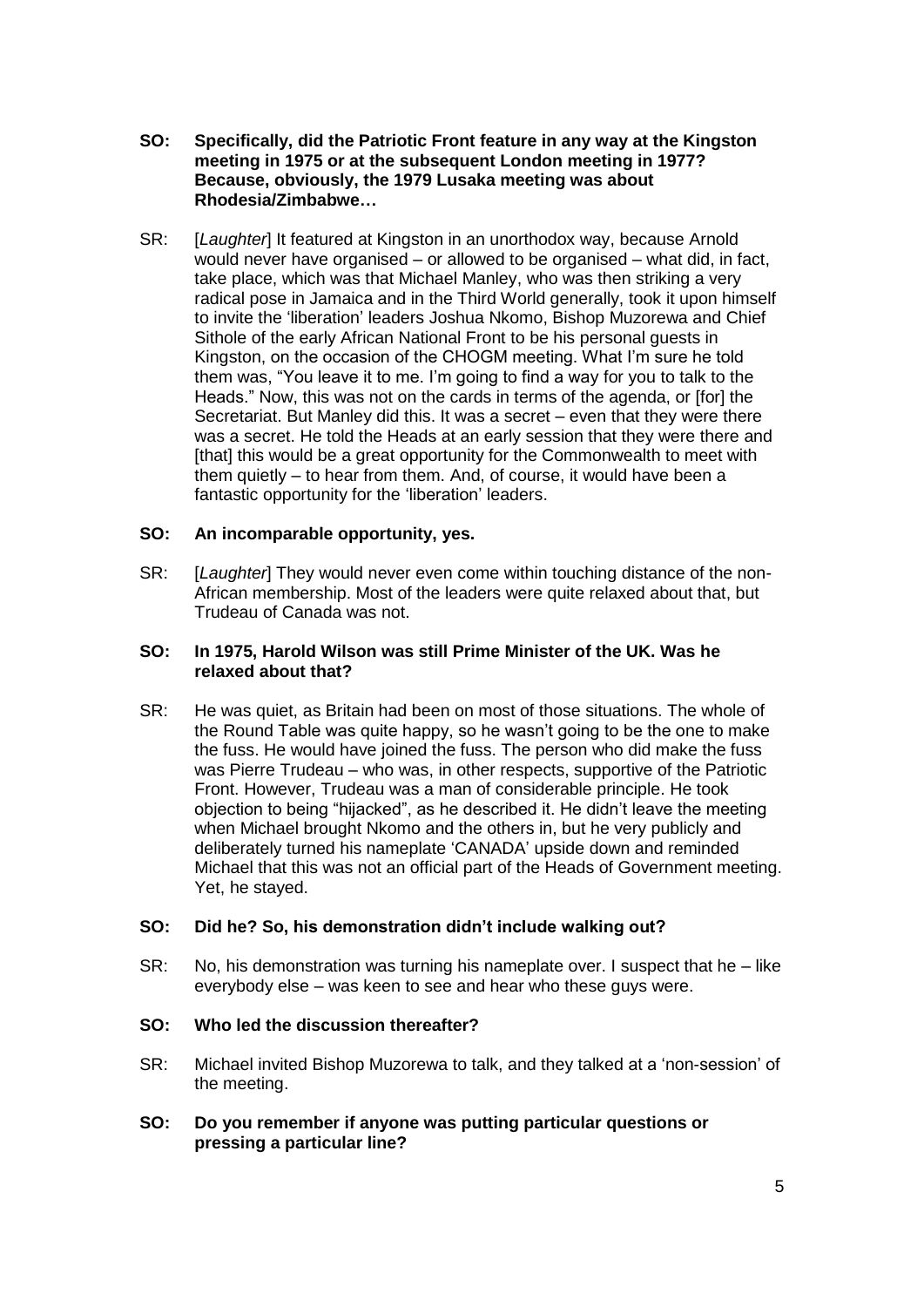SR: No, I can't really say that I remember the discussion. It was less of a discussion, as I recall it, than a presentation. Of course, there's no record of the meeting, [*Laughter*] because it wasn't an official part [of the CHOGM].

## **SO: So, what was the feeling after Nkomo and the others had left? Was there a general discussion?**

SR: Well, I think it was a favourable discussion, because, bear in mind, most of the people around the table were supporting them. All the Africans, all the Caribbean people, [and] most of the Asians were in their camp. It was people like the Australians, the Canadians, [and] the New Zealanders for whom this was a revelation. The 'liberation' leaders weren't terrorists; they weren't ogres. They came across very well. That was the real element of my own introduction to the 'liberation' leaders. When I actually came to the Commonwealth Secretary Generalship, I therefore had met some of them at Kingston – though not yet Mugabe – and I very quickly made contact with them.

# **SO: Did you maintain that contact?**

- SR: I did. Right through, right through.
- **SO: All the way through from 1975?**
- SR: Absolutely.

## **SO: So, what of the London meeting in 1977? Was there an element of the Liberation Forces – as they then were – contacting you to present a particular agenda?**

- SR: Yes, they contacted me to that effect, but it was usually on the basis that the Contact Group of African countries would be presenting and I would be facilitating the presentation. They acted not so much through the Secretary General as through the African Contact Group, which was Kenneth Kaunda and Julius Nyerere, essentially. But, with a friendly Secretary General, an environment to the meeting [was created] that was supportive.
- **SO: In 1976, Henry Kissinger put forward his 'Africa initiative', when he and the then British Foreign Secretary Anthony Crosland attempted to forcibly encourage Ian Smith to accelerate black majority rule, and there was that 'squeeze play' that involved the South Africans. Were you in any way kept informed of this particular angle of diplomacy?**
- SR: No. no.
- **SO: So, you weren't involved in any of the discussions around the need for a development fund?**
- SR: I knew of it. I was told of it, but I was not invited to play a role in it. Indeed, as I sensed the mood from the Foreign Office, it was, "You don't…" [*Laughter*]

# **SO: Ah. "This is** *our* **patch"?**

SR: "This is our responsibility".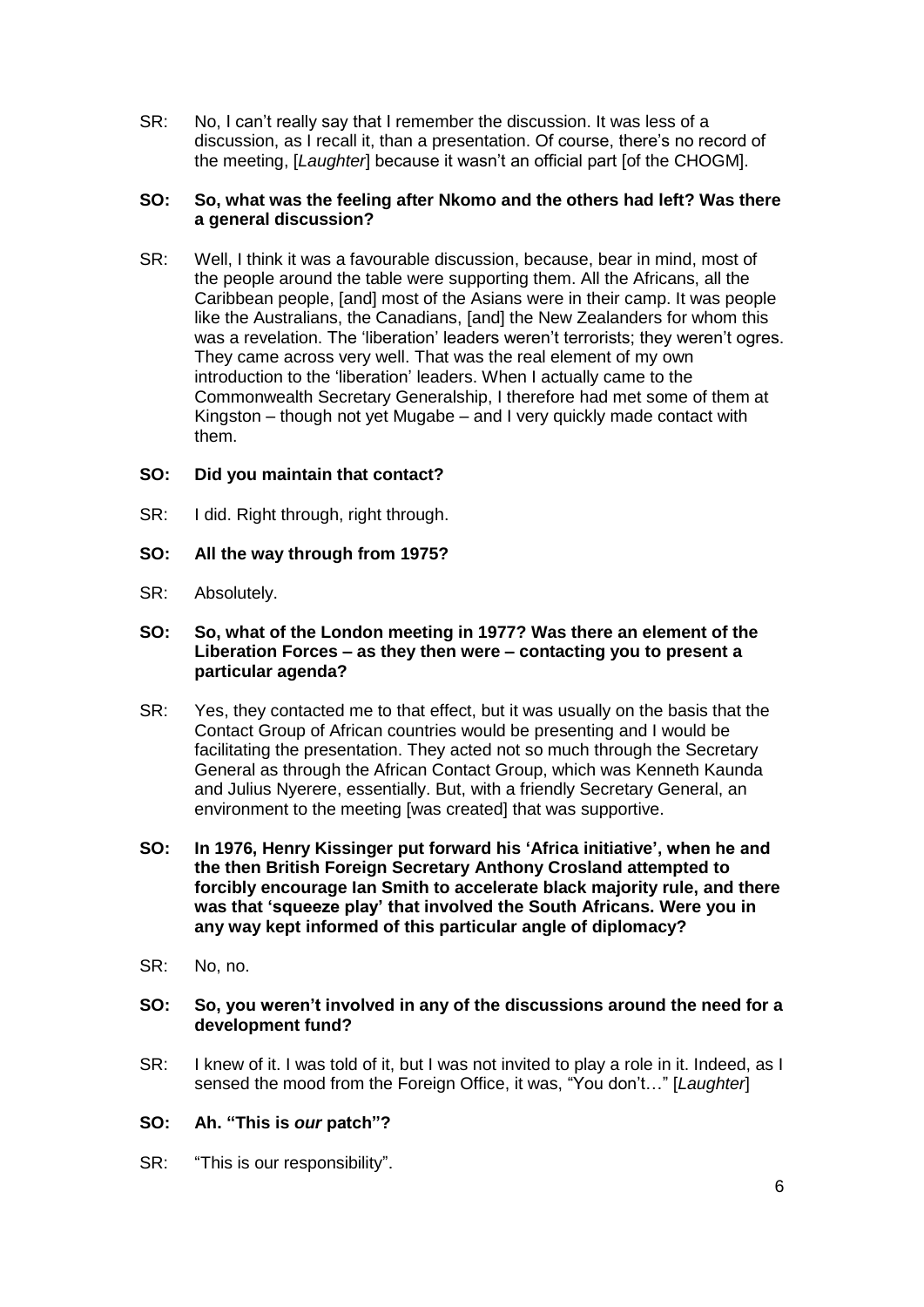- **SO: Yes. Did you, in any way, have a watching brief with the Geneva discussions [on Rhodesia/Zimbabwe, chaired by Ivor Richards] between October 1976 and January 1977?**
- SR: No, I didn't. The British were very keen the Foreign Office, in particular, [and] Peter Carrington in 1979 was representative of that mood – to keep the Secretariat out of it.

## **SO: Was this also the attitude and behaviour of Anthony Crosland and David Owen during their respective terms as British Foreign Secretary?**

SR: Yes, but Crosland and Owen – and Owen in particular – were more friendly about it. He was not hostile to the Secretariat. For example, there were four African delegations at the Geneva discussions. The Secretariat provided technical assistance to each, and my then Assistant Secretary General Emeka Anyaoku was in Geneva throughout.

## **SO: Were you kept briefed about the Owen-Vance discussions?**

SR: Yes, I knew much more about those. In the first place, I had a good personal relationship with both Cyrus Vance and David Owen. They didn't want me to get in their way, but they weren't hostile.

## **SO: Were you in any way aware of David Owen's attempts at secret diplomacy? His reaching out to expand the Internal Settlement, to include Joshua Nkomo…?**

SR: Yes, I was…

# **SO: In what way?**

- SR: …and I welcomed it.
- **SO: Yes. You were aware of it? Or were you in any way involved in...**
- SR: No, I wasn't involved with it. They really wanted it to be their own thing.
- **SO: Were you in touch with the Nigerians – as well as the Tanzanians and the Zambians – about this particular aspect?**
- SR: That's right.

#### **SO: Ah, so, you were the recipient of a number of different confidences?**

SR: Yes. At that stage, it wasn't hostility to the Secretariat; it was, "We'll keep you informed," and that was fine.

#### **SO: Did you express an opinion when President Nyerere effectively put the brakes on General Garba's attempt to broker the deal with Smith?**

SR: I can't remember whether I expressed an opinion, but I was with Nyerere – I was on Nyerere's side in doing that.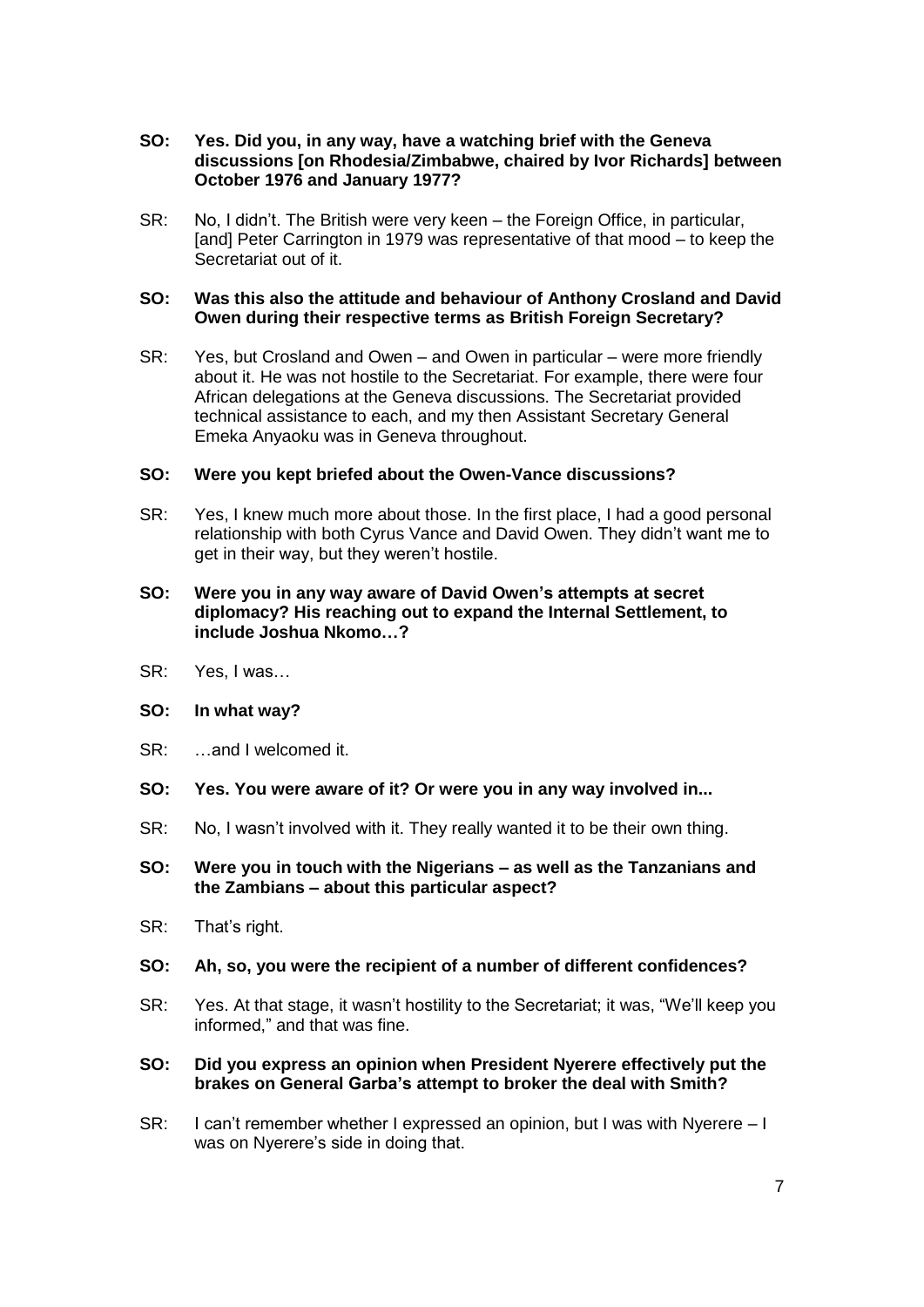# **SO: Do you mind elaborating a little on that?**

SR: [*Laughter*] Well, I think he felt that they were compromising the position too much. We asked David Owen to get some concessions from Smith, but the proposed deal was not going to be freedom; it was not going to be the end of white rule.

# **SO: So, it was too much of a political compromise?**

- SR: It was too much of a compromise.
- **SO: At that point, the Internal Settlement was protecting white minority political rights. White economic rights were not in any way going to be diluted, either, and land wouldn't have been involved in any way?**
- SR: No, no.
- **SO: Ah. And there was also the whole question of the leadership of the security forces…yes.**
- SR: Absolutely. So, the package as a whole as Nyerere saw it was a sell-out.
- **SO: 'Sell-out' is a very powerful phrase in Zimbabwean politics.**
- SR: Yes.

## **SO: Much of the literature about Rhodesia in the 1970s emphasises the role of Zambia. It also emphasises the role of Tanzania. But what of Botswana?**

SR: Botswana was coming into its own, but wasn't there yet. Remember, Botswana really came onto the scene with Seretse Khama, and whilst Seretse was there, he was the confidant of Kaunda, Nyerere and, in the early days, of Obote. Then, Seretse died [on 13 July 1980], and there was a kind of gap before the new leadership in Botswana came into its own. In that transition period, Botswana didn't play a formidable role, but as the years went by, they came into their own. They were part of the Contact Group and they exercised more and more influence, and, of course, they were doing better economically by then. They could pull their weight more.

# **SO: After the discovery of diamonds in 1967, yes.**

- SR: And then, you know, things developed. SADCC was to come.
- **SO: I'm very struck by the extent to which Botswana** *is* **a Front Line State. It was compromised by its geographical position – sandwiched in between Rhodesia/Zimbabwe and South Africa – which complicated its diplomacy. There was also the presence of the refugees, [and] the presence of armed fighters within the camps. So, this was a difficult diplomatic position to occupy.**
- SR: Yes, it made it harder for them to be a Front Line State, if you like, [in the manner of a] Zambia or Tanzania. But there was no question where its loyalties lay.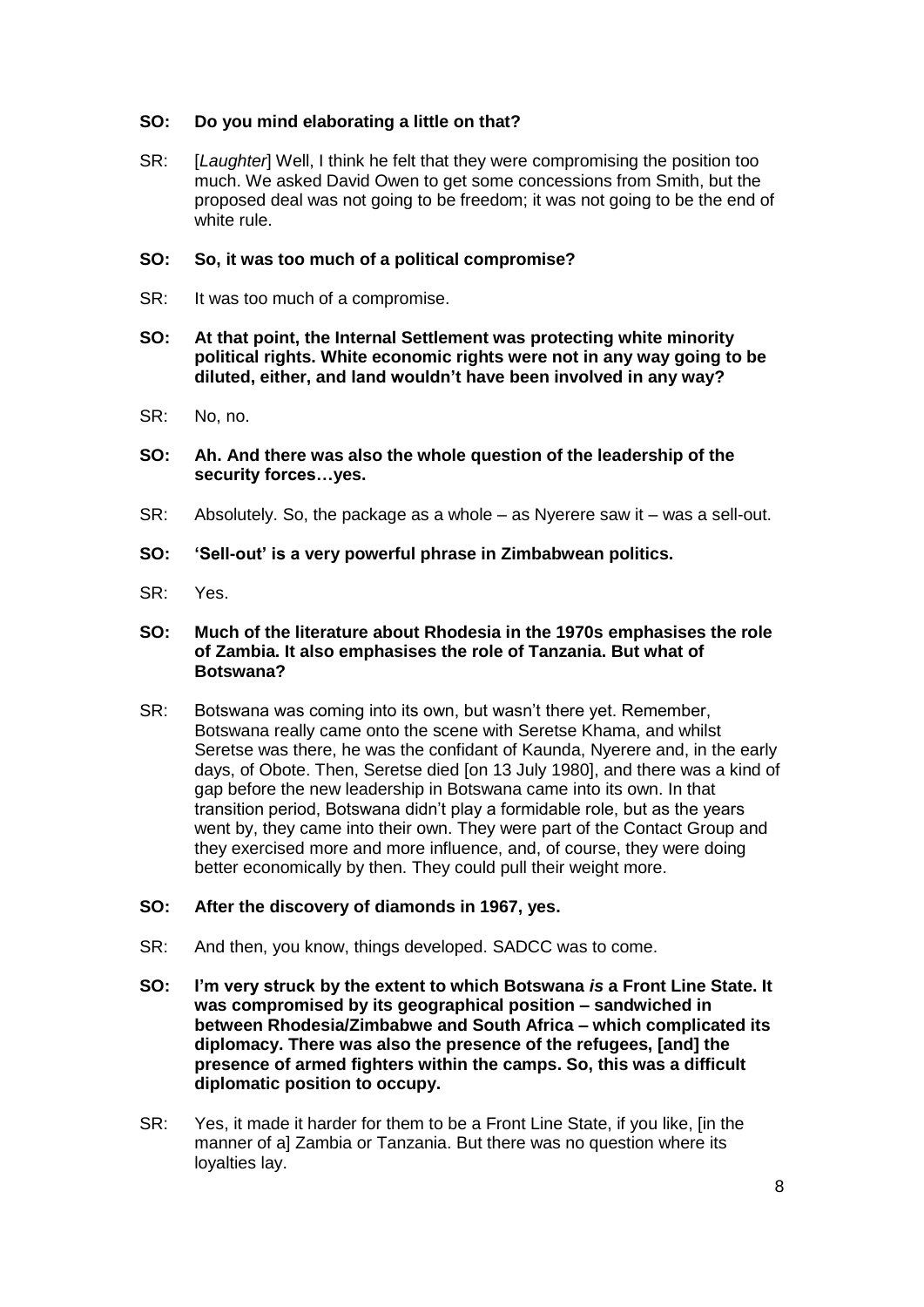# **SO: In the 1970s, were you also in close touch with Mozambique on the Rhodesia/Zimbabwe question?**

SR: When I came to the Secretariat in 1975, Arnold had already opened the door to Mozambique via Portugal. He had made contact with Soares and he was making it clear that the Commonwealth was a vehicle that had to be taken into account by the Portuguese – that it was ready to do business on the side of FRELIMO. And then Arnold's term ended. So, I came at a very propitious moment. The door had been opened and then I, gradually, through the Contact Group, developed relations.

## **SO: By the time that you were elected Secretary General, General Spinola had granted accelerated independence to each of the Portuguese territories in Africa.**

SR: That's right. Samora Machel was on the scene. This was where my own Non-Aligned contacts helped. And people like Burnham at home helped, because they knew [Machel] and could help me make contacts with them. "Sonny Ramphal? Yes, yes: he's Forbes' Foreign Minister."

## **SO: That reinforced your credentials?**

SR: Absolutely. The whole Guyana connection at that time did.

## **SO: Did you continue to attend Non-Alignment Movement meetings?**

SR: No, no.

## **SO: I just wondered…The Non-Alignment Movement meeting in Havana in September 1979 was held after the Lusaka CHOGM, and I wondered if you'd gone there.**

SR: I didn't go there, but I'll give you a funny little anecdote. Michael Manley was at the height of his radicalism. They had the Havana meeting and he tore up his prepared speech and made a hell-raising speech in support of Fidel Castro, who was adopting the rather absurd position that Cuba was [both] non-aligned and in favour of the East [*Laughter*] – that kind of oxymoron! Michael got caught in this and I got a call at the Secretariat from the airport [in London]. It was Julius Nyerere, going back home from Cuba, and he asked me to come and see him at the airport. He was changing planes, so I went up and he used me as a kind of battering ram to vent his anger about Michael…Because Julius saw that the future of non-alignment lay in *non*alignment!

#### **SO: And that meant 'equidistance', not leaning to one side.**

SR: That's right. "Sonny, why did Michael do this?" [*Laughter*] – as if I was responsible for Michael! "This was terrible." He ranted and raved and so on – "You must bring him back into line!" [*Laughter*] I calmed him down and said, "Of course, I agree with you." I did make my own representation to Michael. I said, "Look, you're losing your friends, you know. I don't know how much Julius told you, but this is what he told me…And he's got a point." [*Laughter*]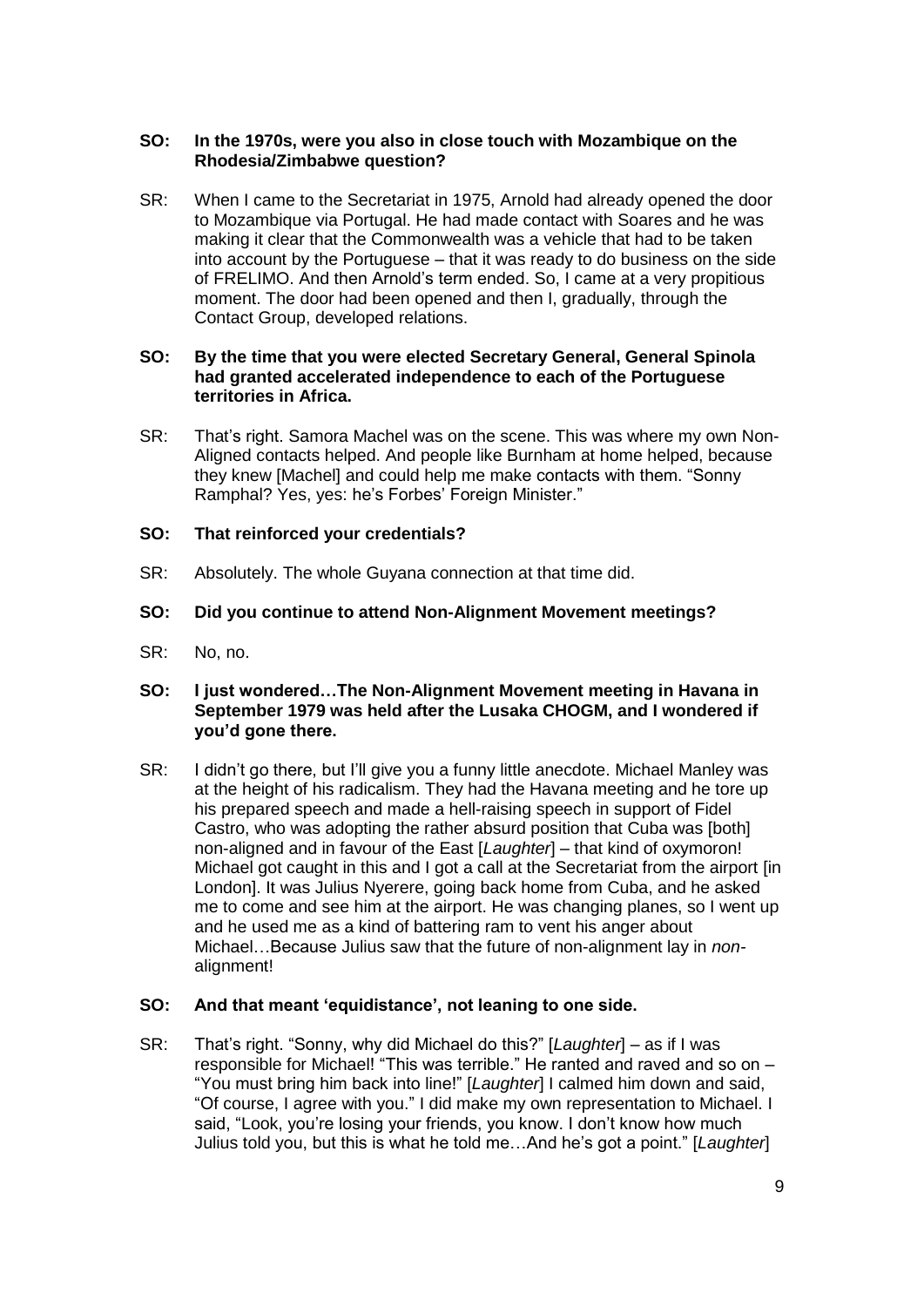# **SO: And how did that go down?**

SR: Oh, it went down well with Michael, because we were very good friends.

## **SO: What you're talking about here is the extraordinary role of personal networks...**

SR: Absolutely.

## **SO: ...and personalities.**

SR: Absolutely. By then, Michael had developed a personal rapport with Malcolm Fraser. He had Malcolm Fraser in Jamaica, so things were happening in the Commonwealth at the one-to-one level – some of which I didn't even know about or knew about afterwards; some of which I was involved in. But that personal relationship was vital, and Michael Manley was very important. Malcolm Fraser was very important. Mulroney was important.

## **SO: Do you think cricket helped at all in that?**

SR: Yes, it did. It was the Commonwealth's game and the Caribbean made some of the biggest sacrifices for it because – again, led by Guyana – the Caribbean was totally behind the isolation of South Africa and punished its own cricketers for breaking ranks. I remember Kallicharran in Guyana was banned [*Laughter*] because he went to South Africa.

## **SO: I was thinking, also, more in the way of how a love of cricket provided a bond between leaders.**

- SR: I suppose. Behind that is the love of cricket, but cricket was a vehicle through which they could exercise sanctions and they thought – and I agreed – that the sporting boycott was very significant, very important to South Africa. It was a tool that – in the very special circumstances of South Africa – hurt.
- **SO: Yes. As South Africa was a 'sports mad' nation, sports sanctions really would touch their national pride. In the 1970s, there were, of course, other important issues which were building up steam, one of which was the role of the ANC within South African politics. The ANC was not yet the designated voice of the South African people. I'm just wondering…What was the particular relationship, the diplomacy, between the ANC and the Secretary General in the 1970s?**
- SR: It was always as close as we could make it. That was facilitated by the fact that Zambia – particularly Zambia – provided the access to the ANC. My first meeting with Oliver Tambo was in Lusaka, where, after all, he was a guest. I always had a slight worry which I didn't articulate publicly: how would the ANC feel about the Commonwealth and Commonwealth membership, when we 'won' [*Laughter*], colloquially? When we got to the stage where apartheid was over [and] the ANC was in power, how would they feel about Commonwealth membership? Would they, as it were, vent their anger on Britain with an oldfashioned notion that the Commonwealth was British – which it was when they went into exile? Eventually, I broached the question with Oliver in Lusaka. We were then close enough to be 'Oliver' and 'Sonny'. I said to him in a reflective mood, "Oliver, how are you going to feel about Commonwealth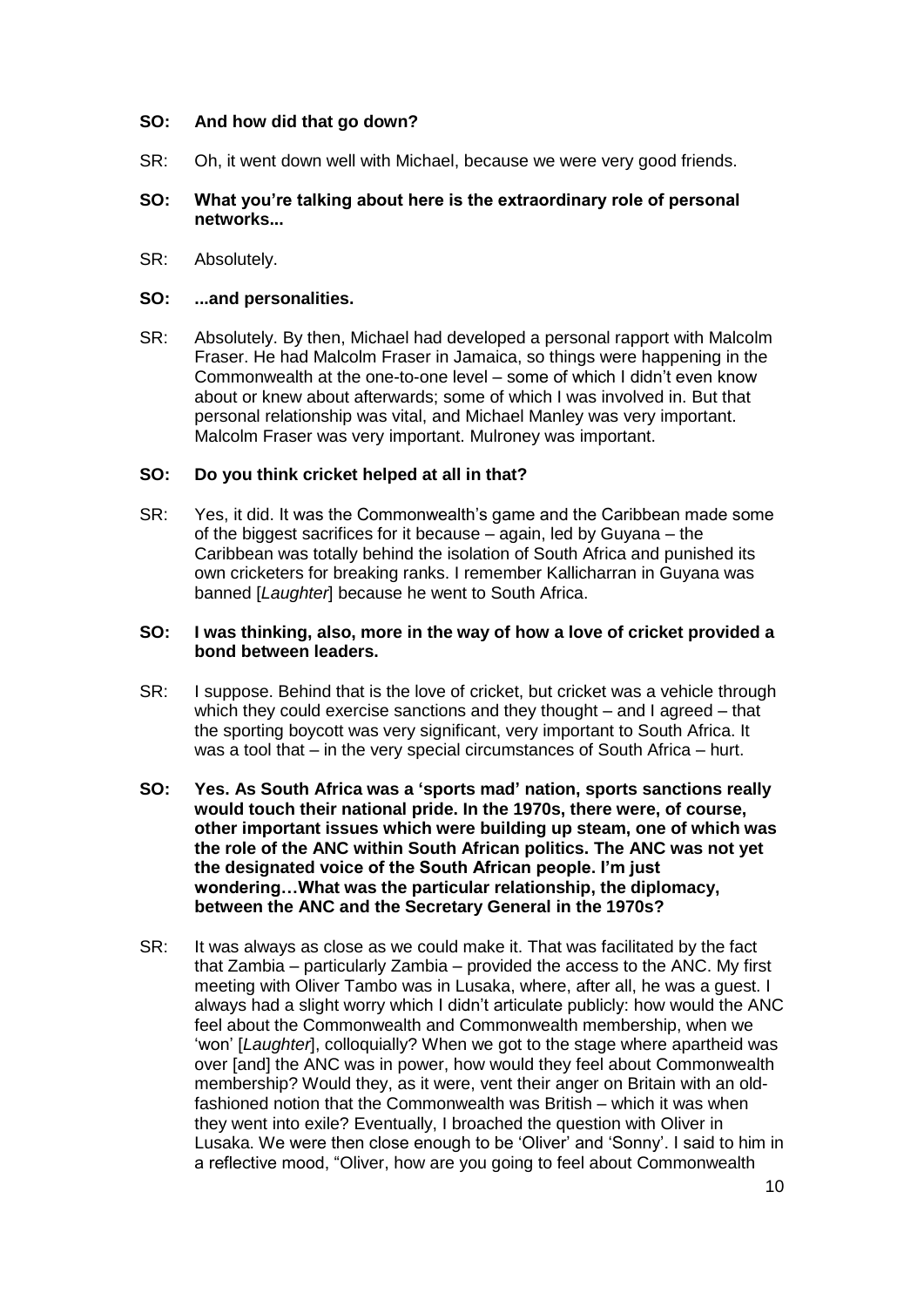membership? Will you be ready to come back?" In that wonderful yet piercing way he had of looking at you, he said, "Sonny, black South Africa never left the Commonwealth." Well, I was so delighted but I was flabbergasted. It was so profound. Why didn't I think of that myself? [*Laughter*] Here was the leader of the ANC saying, "It's not a question. It's not an issue. We never left."

## **SO: Your soul must have expanded at that point.**

SR: [*Laughter*] It did, it did. It meant so much more in terms of the struggle.

## **SO: Yes, it would have done: hugely important, going forward. And what of other people in the 1970s, such as Abdul Minty, the spokesman for the Anti-Apartheid Movement in Britain?**

- SR: People like Abdul saw the Commonwealth as a friend. We had frequent contacts with him because, of course, he was in Europe and we had contacts with any of those who were able to travel. I think they all looked on us as genuine. We had as big a fight with the British government as they had, and we weren't hiding it.
- **SO: Do you recall whether Abdul Minty sought Commonwealth support from the Secretariat and the Secretary General on the question of whether or not South Africa had developed a nuclear weapon? When the South African government did achieve nuclear capability, it took the struggle in Southern Africa to a completely different level.**
- SR: Yes, it did. We talked about it and, of course, the implication was that white South Africa had joined the nuclear club, and the obligation to support a club member was that much stronger so far as the Americans and the British were concerned. But this was very much at the personal level. We never, as I recall it, made it a kind of public issue.
- **SO: Looking through the files at the Secretariat, there is one small record of a UN seminar [on 'Nuclear Collaboration with South Africa'] that was held in February 1979. But there is no note of discussion elsewhere in the Secretariat files. Having found this seminar report, I thought, "Where else was the talk going on?"**
- SR: It would have been between Minty and myself.

# **SO So, it redoubled your determination?**

SR: Oh, absolutely. For me, there was never any question as to which way we had to go. I knew the mass of the Commonwealth was with me, and as important to me as anything else was the fact that the white Commonwealth as represented by Australia and Canada was with me. This was both political parties, and that was quite phenomenal because they didn't have black communities. There were no votes in it for them: for Malcolm Fraser or for Bob Hawke, or for Mulroney or Trudeau.

# **SO: So, it was determination for social justice?**

SR: Yes, absolutely.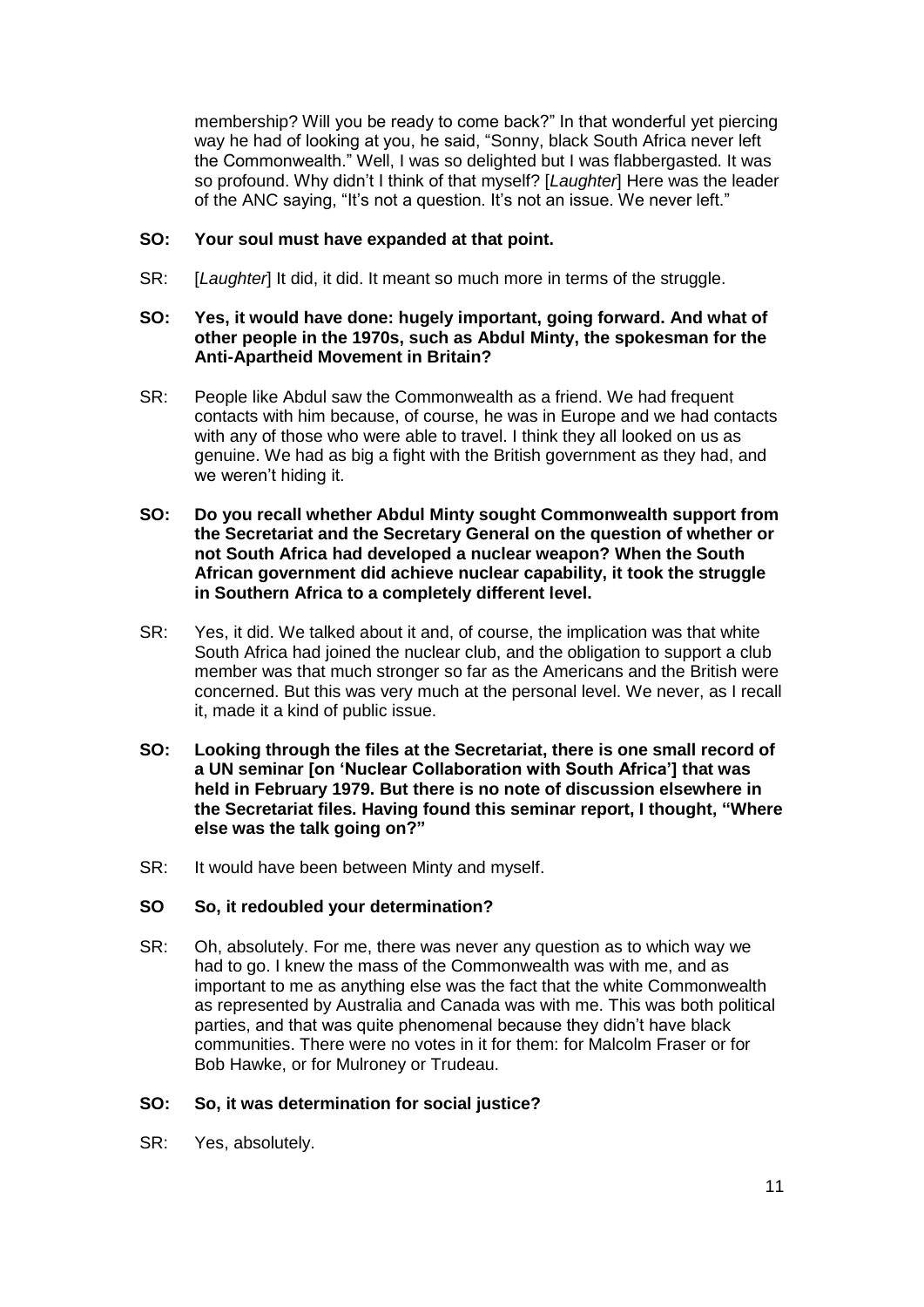## **SO: When you were Secretary General in the 1970s, how far was Uganda a complicating factor for the Commonwealth?**

SR: It was a complicating factor because Obote had been very prominent in the early stages of the anti-apartheid struggle, both intellectually and politically. At Singapore, he was a prominent black voice.

# **SO: And then there was the coup.**

SR: And then he couldn't leave! [*Laughter*]

## **SO: How did that hit the Singapore meeting? Obviously, you were there…**

SR: Well, it didn't hit the conference because it happened as the conference ended, so it never became a factor in the conference. But what was complicating was the fact that Amin was so well received by Britain. The first capital in the Commonwealth that Amin visited was London. The first Prime Minister he was greeted by was Ted Heath – warmly, at Downing Street. That did not go down very well, and four years later the Uganda issue became a dominant issue at Gleneagles. It posed a very important challenge for me in terms of what kind of leadership should come from the Secretary General. You need to cast your mind back to 1975-77, when the issue of noninterference in internal affairs was dogma. It wasn't like now. It was dogma then. So, the UN wouldn't touch Uganda. The Human Rights Commission in Geneva wouldn't take it on its agenda. It was internal affairs. I took it on at Gleneagles and made a presentation to the Heads at the Retreat in which I tried to intellectualise the right to interfere. The way I dealt with it was to say that, "There is a line beyond which abuse of human rights and human dignity anywhere in the world becomes the world's business. I don't know how you draw the line, and it hasn't been drawn yet, but there are situations when you know that, wherever that line is, it has been crossed, and that's Uganda. However that line has been drawn, it's been crossed. When it's crossed, it's the right of everyone – *especially* members of the Commonwealth – to condemn."

# **SO: How did that go down?**

SR: It went down pretty well, because everybody at the time wanted to square condemnation with maintenance of the principle of non-interference. So, you weren't breaching the principle but you were saying, "It's gone too far." Without having to define what is "too far".

## **SO: But in strict legal terms, after all, non-interference was the basis of South Africa's claim to international legality and sovereignty.**

SR: Absolutely, and I drew on that.

# **SO: "We must be consistent"?**

SR: "We must be consistent," and they were: they condemned Amin. It didn't do much more, but it was a big step for Africa and for the Commonwealth to condemn the abuse of human rights in an African country. The interesting thing was that, two weeks later, the UN Human Rights Commission in Geneva took the same line. They came out and condemned Amin.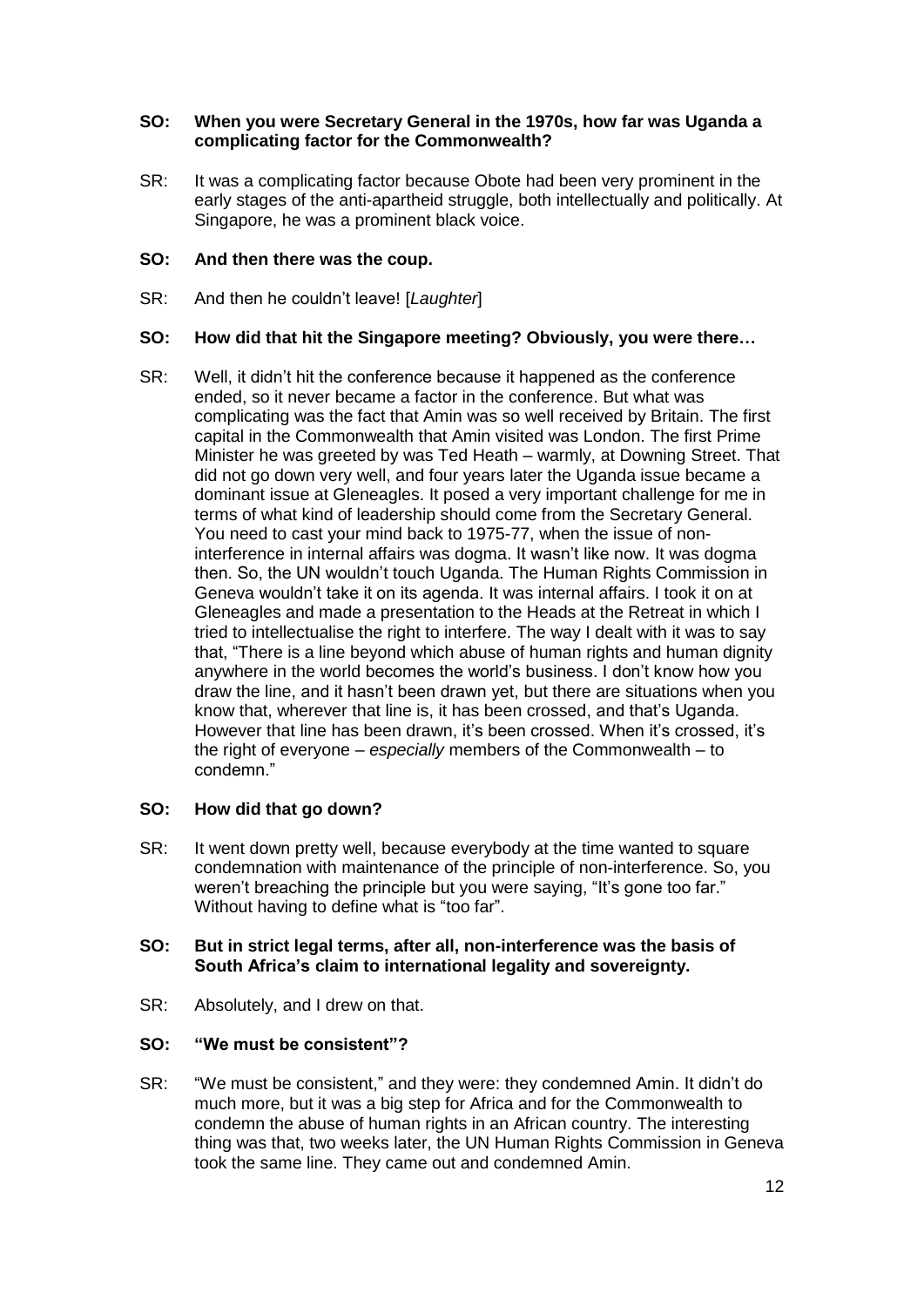- **SO: Backtracking a little bit, did condemnation in any way extend to the Commonwealth as a diplomatic actor taking a stance on the issue of the expulsion of Ugandan Asians? Or was that really a bilateral issue between Kampala and London?**
- SR: No, it didn't.

# **SO: After this 1977 condemnation by the Commonwealth of the Amin regime's human rights record, did Commonwealth diplomacy play out in any other way towards Uganda?**

SR: Yes, it did. We promoted anything that would get rid of Amin. I had a big struggle at that very conference – before the condemnation – with Prime Minister James Callaghan, because the 1977 meeting was chaired by Callaghan. I took the early position with Callaghan, one-to-one, of, "Don't worry, Amin isn't going to come. I'm going to see to it that he doesn't come." I didn't know how I was going to do it, [*Laughter*] but my notion was that I'd get the Africans to make it clear to Amin that he was not welcome.

# **SO: But Amin very definitely wanted to come.**

SR: Very definitely! But we put so much pressure on them, and he was such a consummate showman.

#### **SO: How did the 'squeeze-play' work?**

SR: [*Laughter*] Well, it worked through the Africans and through me, personally, saying that it would be very disruptive.

#### **SO: Was there one key lever?**

SR: [*Laughter*] What did count was the British making it very clear that he was not welcome.

# **SO: When you say "the British", which aspect of….?**

SR: It would be diplomacy – British Ambassadors, British messages from Downing **Street** 

# **SO: Ah, okay. It wouldn't have come from the Palace?**

SR: Not the palace; not the palace, at all. It would have come from Downing Street. And Amin gave me the impression [that], "It's all right; I'm not going to come." I, in turn, reassured Callaghan that he wasn't coming, because Callaghan, by then, was terrified of the political fall-out in Britain if Amin did come: the fallout for him, the fallout for the Commonwealth. All went well until two days before the CHOGM was to open, when I got a screaming message from Callaghan, [asking me] to come and see him. So, I pelted over to Downing Street. He said, "Sonny, you told me all was going to be well! It's not well! Amin is in an aeroplane over Ireland. We're not going to give him landing rights. But this is now a big diplomatic incident!" I said, "Who told you he's in an aeroplane?" Callaghan said, "Our intelligence sources tell us." I said, "Well, I have not heard anything from Uganda, which suggests that he has left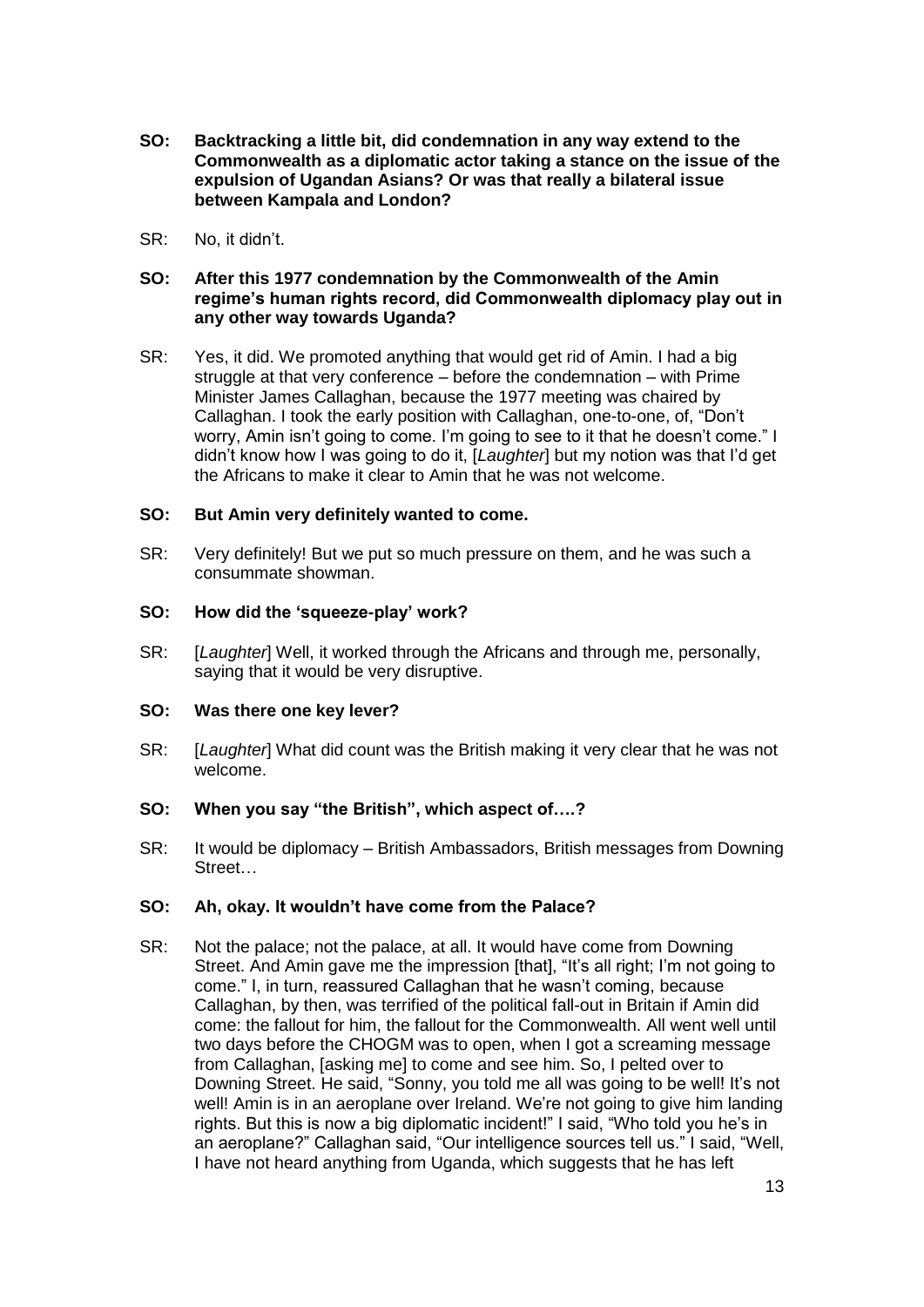Uganda and I would have thought that was likely to happen." He said, "Look, I'm giving you two hours." Until then, I had schooled him never to say, "You can't come": "This is a member of the Commonwealth. As host, you can't say that to a member." So, what he was telling me was, "I'm giving you two hours and then all bets are off. [*Laughter*] I am going to say to Amin, 'You're not going to be allowed to land'.'' Well, it was pretty frantic. I got in touch with the whole of the Front Line States. They all said to me they didn't think that he had left Uganda, and I reassured Callaghan that this was my information. "Be very careful about this message, because Amin is a showman." Thank God, within two hours, it was established that he was very much in Kampala. He had let it be known to the press that he *was* coming.

## **SO: Because that would have provoked a public declaration by the British Government, and then he could assume the persona of an affronted, excluded Commonwealth leader.**

**SR:** And I would have been in a position where I would have had to say I couldn't sanction it.

## **SO Did you ever go to Kampala?**

SR: At an early stage, yes. I felt that I had to make a move as the new Secretary General, and I made an official visit to Uganda. I took my wife with me and Amin was the epitome of charm. There was no hostility emanating from him; he was a good Commonwealth man. He welcomed the Secretary General, he got my wife to open an exhibition that he was to have opened, and stood down so that she could do it. Then he said [that], as the centrepiece of this welcome, he was going to open a game park, which was something that he prized very highly. And he was going to name it after me: 'The Ramphal Game Park'.

#### **SO: Better than a shopping centre!**

SR: [*Laughter*] He then decided he was going to fly us, himself, by helicopter, because this game park was about 300 miles from Kampala.

#### **SO: Did he have a helicopter pilot's licence?**

SR: I've no idea! [*Laughter*] But, he flew it. My wife, Lois, was with me. We were terrified!

# **SO: I bet you were! [***Laughter***]**

- SR: But he flew it very competently, and we landed at this remote game park then called the Queen Elizabeth Game Park. The whole diplomatic corps was there. I was introduced to them and I thought they were a pretty surly lot. They didn't look at all happy and didn't really greet me. Something was wrong! Eventually, I remember, the German ambassador took me aside and he said, "Look, nobody's going to tell you if I don't tell you, but we do this at least once every three months. What is more, we have to drive!" [*Laughter*]
- **SO: So, you said, "Well, after that helicopter ride, I wish I had, too!" [***Laughter***]**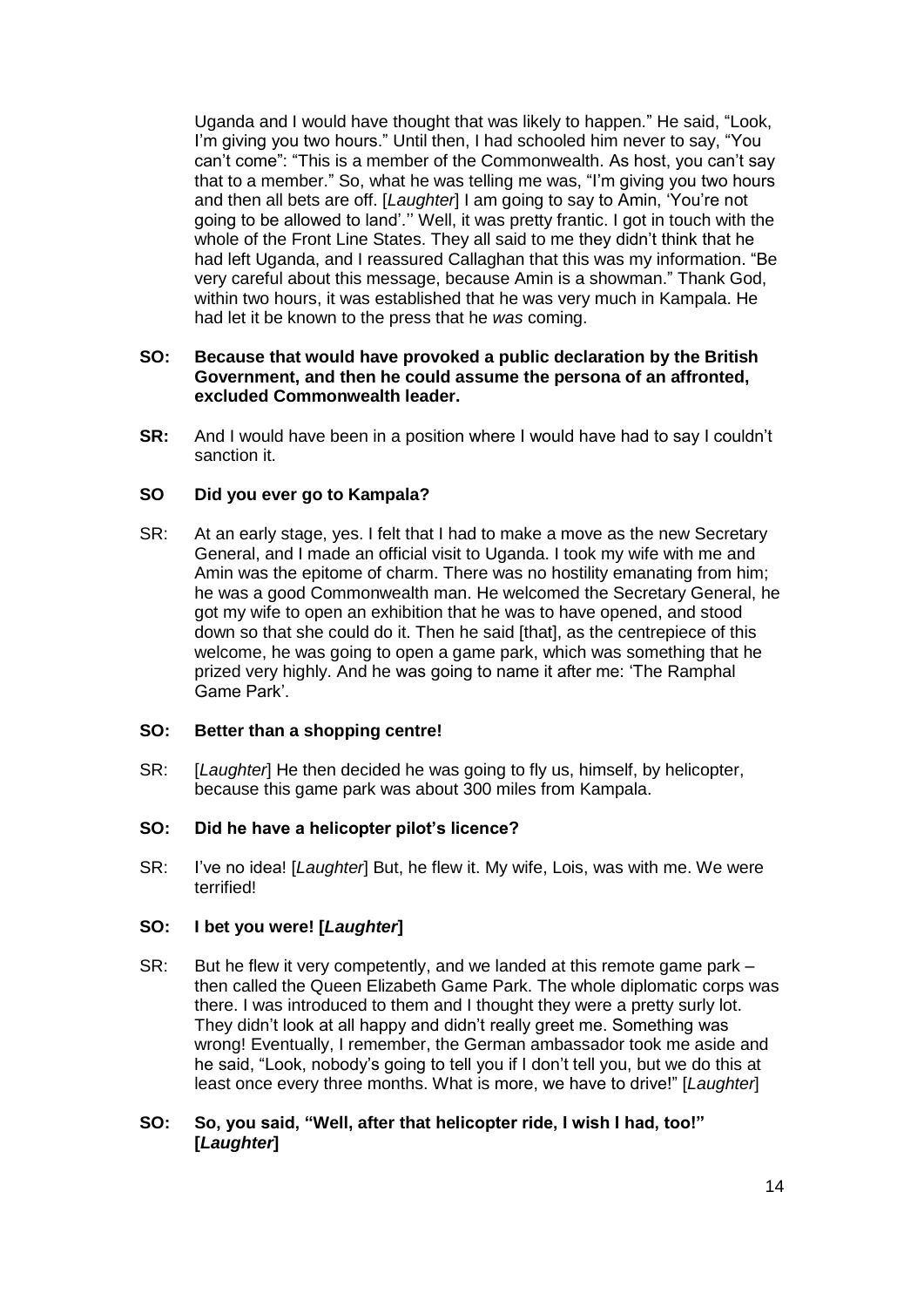SR: That's the level of the games that Amin was up to.

## **SO: As you say, buffoonery, but dangerous buffoonery.**

- SR: Very, very dangerous.
- **SO: When the civil war erupted, was the Commonwealth in any way in touch with Museveni's forces, thinking ahead of what was likely to happen?**
- SR: No, not at all.

### **SO: Were you in any way aware of Tanzania's particular interest in the outcome?**

SR: Oh, yes. I, like most of the Commonwealth, was pleased that Tanzania engaged. Although, in fact, they did cross over into Uganda and I remember Trudeau – again, out of principle – saying he couldn't support Tanzania invading Uganda.

## **SO: Was the Tanzanian High Commission here in London giving you detailed briefs about what was going on?**

- SR: Yes. The High Commissioner, Tony Nyaki, was especially close to Julius, who took the right line: "We followed them across the border; we didn't invade."
- **SO: So, the Ugandan army overstepped the line: a question of 'dynamics on the ground'. I have one last question about the 1970s and other internal problems which you felt might have required a statement from you. One such issue was Northern Ireland. Did the Commonwealth act behind the headlines in any way on the Northern Ireland issue?**
- SR: No, not until later. Not in that early stage. And I didn't think there was any disposition from any quarter in the Commonwealth to act.
- **SO: But, the 1980s, in the run up to the Anglo-Irish agreement…**
- SR: Yes, I made a visit to Northern Ireland.

#### **SO: Were you invited or was this on your own initiative?**

SR: Well, I wanted to go, and then I got invited to make a speech. I went – with the blessing of the Foreign Office – and made my reconciliation speech.

# **SO: Were the Secretary General's 'good offices' used in any way?**

- SR: No. Again, it was Britain: this was a domestic matter. I don't think Britain wanted the Commonwealth to get involved at all.
- **SO: But did Ireland want the Commonwealth involved?**
- SR: No, no.
- **SO: Ireland seems to have paid particular attention to the Commonwealth since its withdrawal in 1949.**